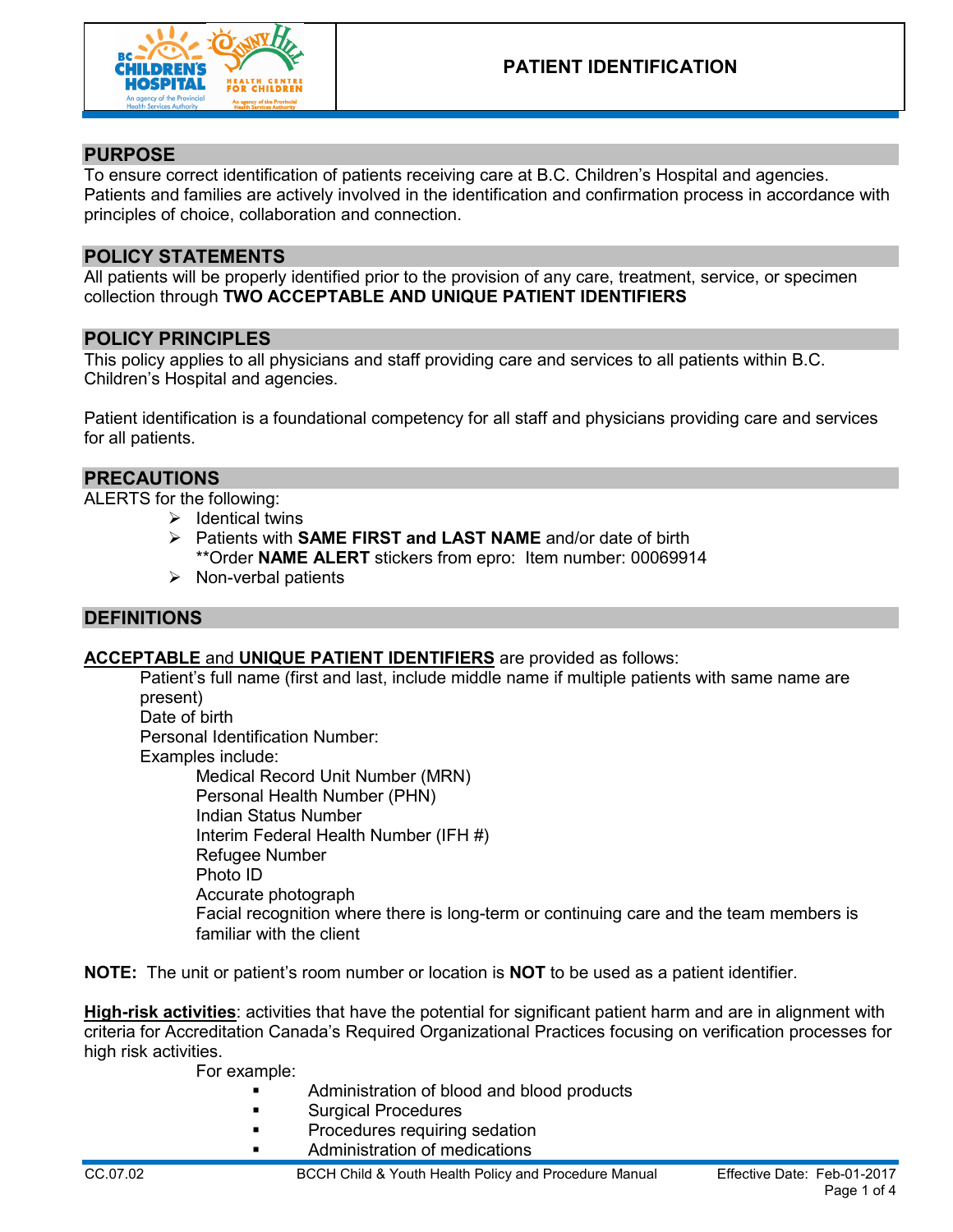

- **Accepting and processing verbal orders**
- **Administration of Expressed Breast Milk**
- **Lab Specimen Collection and Labeling**
- Diagnostic imaging / Radiology Procedures (for mental health patients)
- Medication administration (for mental health patients)
- Transport to another area (for mental health patients) be individualized to the patient and signed by an authorized prescriber in order to be enacted.

# **EQUIPMENT**

Patient ID bands and labels. Hospital Camera Photo paper or id tag

## **PROCEDURES:**

## **REGISTRATION and ADMISSION**

- 1. Patient registration: REFER to PHSA Cerner registration policies and procedures at http://teamsites.phsa.ca/sites/HIMservices/Registration/PHSA%20%20Policies%20and%20Procedu res/Forms/AllItems.aspx
- 2. Identify patients upon registration/admission by the following steps: Ask the patient to state his/her name (first and last) and where possible spell their name; date of birth; his/her address and PHN (Carecard) or hospital blue care (MRN).
- 3. If the patient is unable to identify him/herself, ask a family member/ or other care person significant other to provide the information.
- 4. If a family member/significant other care person is not available, and a provider, who has previously identified the patient, is available confirm with them.
- 5. Verify that the responses match the information on the face sheet or original source of information.

## **USE OF IDENTIFICATION ARM BANDS**

- 1. Arm bands with hospital identification (**ID BAND**) are preferred source of identification for all hospitalized patients (excluding Mental Health), as well as patients seen in the Emergency Department, Oncology Outpatient Clinic, Medical Day Unit, and Surgical Daycare Unit. Exceptions may include:
	- $\triangleright$  Unforeseen skin complications such as burns, allergies or severe sensitivity to band materials
	- $\triangleright$  Significant edema to limbs
	- $\triangleright$  If arm band adversely affects current mental health state
- 2. If a patient is unable to or does not want to wear an **ID BAND** clear documentation must be present in the chart indicating alternative identification process used, such as the use of **PHOTO ID** (see section **PHOTO ID**).
- 3. The C&W registration generated identification (**ID BAND**) band/label will include:
	- The patient's full name (last name, first name, middle name),
	- Provincial Health Number (PHN)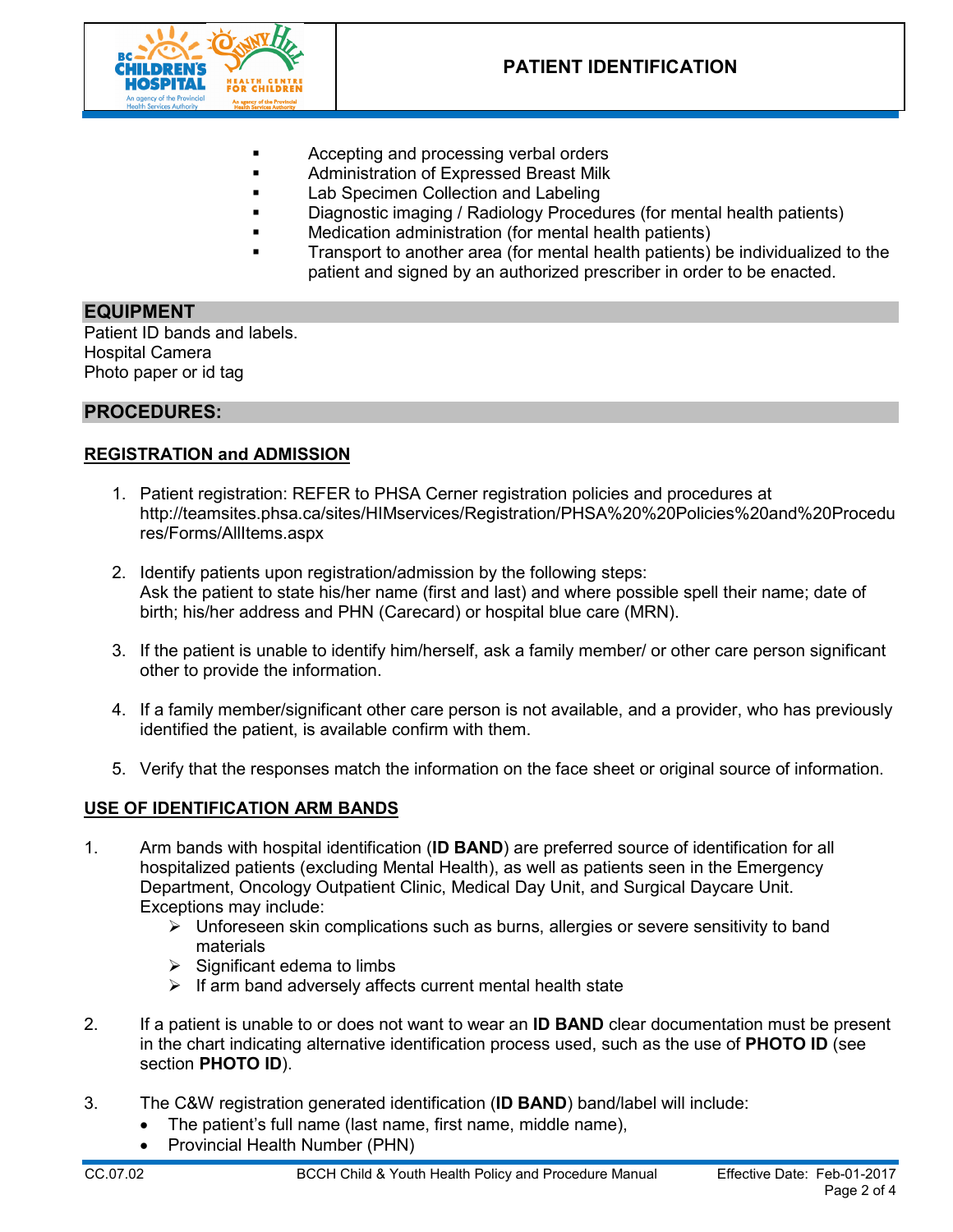

- Medical Record Unit Number (MRN)
- Date of birth
- **Gender**
- Barcode (contains the MRUN) where applicable
- 4. The **ID BAND** is prepared and affixed to the patient at patient registration. Staff placing the initial **ID BAND** on the patient, have the responsibility to verify the patient's identity and the accuracy of the **ID BAND** information at the time it is placed.
- 5. When a patient is transferred from another hospital, the **ID BAND** from that hospital is to be removed and replaced with a new **ID BAND** or alternative photographic identification.

**IMPORTANT NOTE: DEFECTIVE or MISSING ID BAND** must be replaced as soon as possible. If it is necessary to remove a patient's **ID BAND** to complete a procedure, it must be replaced with a new **ID BAND** as soon as possible. Verify patient identification prior to applying new **ID BAND** by asking the patient/family member to state and spell (if needed) patient's name (first/last name) and date of birth and compare to information on new **ID BAND**. If patient unable to or family member is not available, ask a provider who has previously identified the patient to provide identity verification.

Programs or services that use alternate and acceptable identification processes such as **PHOTO ID** (see below procedure), include but are not limited to Mental Health Services and Oncology.

# **ALTERNATE and ACCEPTABLE IDENTIFICATION**

Photo identification **PHOTO ID** or two other acceptable and unique forms of patient identifiers can be used in lieu of hospital identification bands.

Exceptions: Patients going for procedures under general anesthetic Identical twins

## **Use of PHOTO ID**

Upon admission create a photographic reference for identification using the following steps:

- 1. Obtain the patient or parent's verbal consent to take the photograph. Explain to the patient that you will be taking his or her photograph for identification and safety purposes. Explain that the photograph will remain a confidential and private part of his or her hospital chart.
- 2. Document the consent process in the patient chart.
- 3. Take a front face photograph using hospital designated equipment/digital camera and print it out in black/white or colour. Cell phone images are not acceptable.
- 4. Attach an identification sticker/patient ID label with patient's information on the photograph. The patient's full name (last name, first name, middle name), Provincial Health Number (PHN) Medical Record Unit Number (MRN) Date of birth Gender Barcode (contains the MRN) where applicable